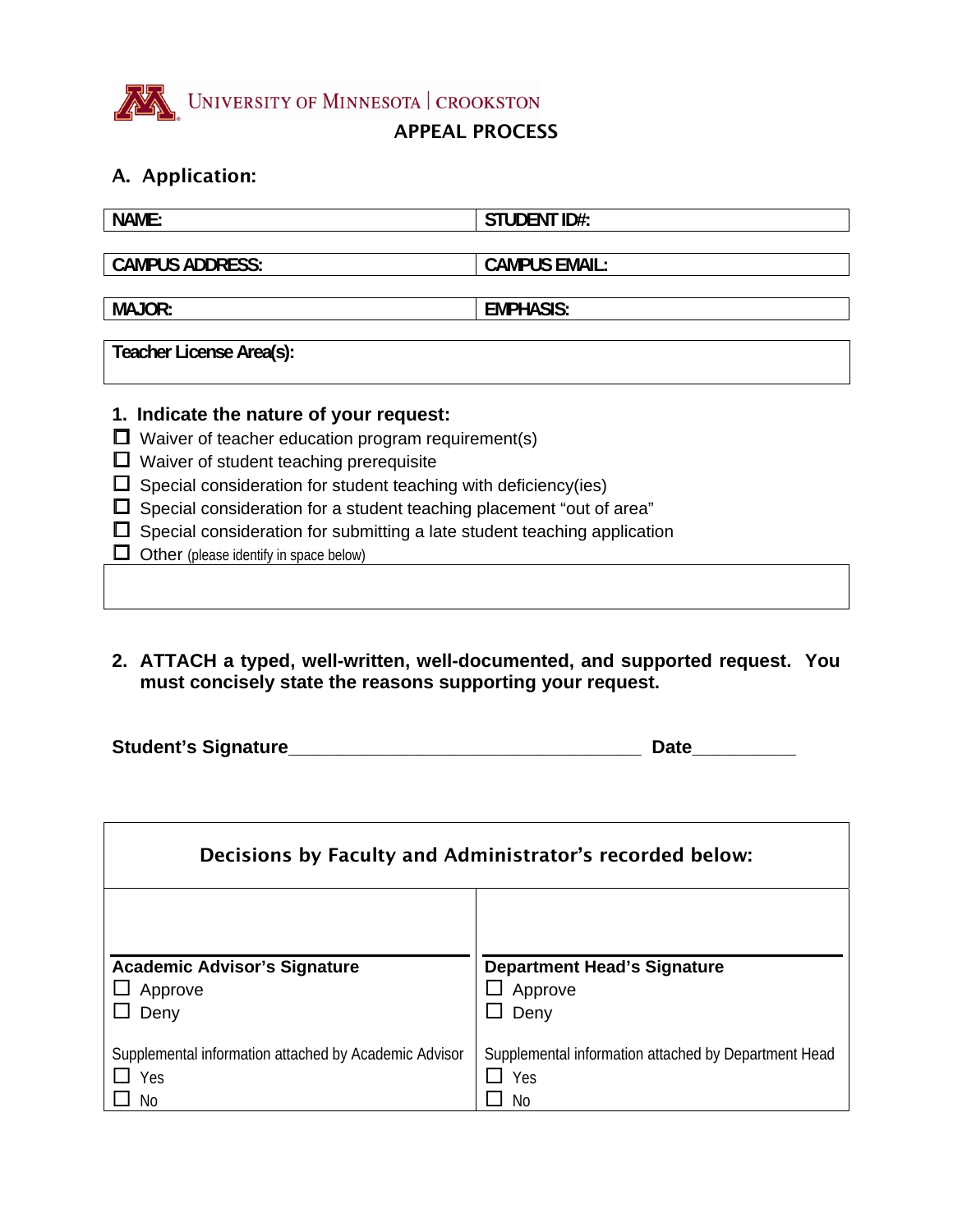## B. Appeal Process Guidelines:

#### **Waiver of Teacher Education Course Requirements and/or Student Teaching Prerequisites**

 Frequently these requirements are mandated by the Board of Teaching or University of Minnesota policies.

#### **Special Consideration for a Student Teaching with Deficiency(ies)**

 Requests to student teach while a candidate has program deficiencies is considered for exceptional circumstances only. A committee consisting of all members of the Teacher Education faculty in the teaching license area will meet to offer their learned advice regarding the appellant's request. The committee reviewing the appeal will consider: a) whether deficiencies have now been cleared and the clearances are documented; b) timeliness of the appeal – it must be submitted in its entirety at least five working days before the official beginning date of the University semester; and c) specific information relevant to the situation and person.

 If an appeal is approved, it may be contingent upon the identification of an appropriate student teaching placement site. The student may be required to relocate. Under no circumstances is a student to arrange his/her own student teaching placement.

#### **Special Consideration for a Student Teaching Placement "Out of Area"**

 A request for a student to teach "out of area" is considered for exceptional circumstances only. A committee consisting of all members of the Teacher Education faculty in the teaching license area will meet to offer their learned advice regarding the appellant's request. The committee reviewing the appeal will consider: a) support of academic advisor; b) above average cumulative GPA; c) appeal letter must document why the appeal should be considered and where placement is requested; d) timeliness of the appeal: it may be submitted as early as one calendar year prior to the student teaching experience but not later than the  $2^{nd}$  Friday of October for a Spring student teaching experience or the  $2^{nd}$  Friday of March for a Fall student teaching experience.

 If the appeal is approved, the student must assume cost beyond the usual and customary fees related to student teaching supervision and to work with the Course Instructor for the Student Teaching course to make placement arrangements.

#### **Special Consideration for Submitting a Late Student Teaching Application**

If the appeal is approved, it does not guarantee a placement.

*NOTE: A student may appeal a negative decision to the Vice Chancellor of Academic Affairs.* 

### C. MN Statute 122A.09 Subd.4(c)

#### **Appealing to the Board of Teaching**

*The board, upon the request of a postsecondary student preparing for teacher licensure or a licensed graduate of a teacher preparation program, shall assist in resolving a*  dispute between the person and a postsecondary institution providing a teacher